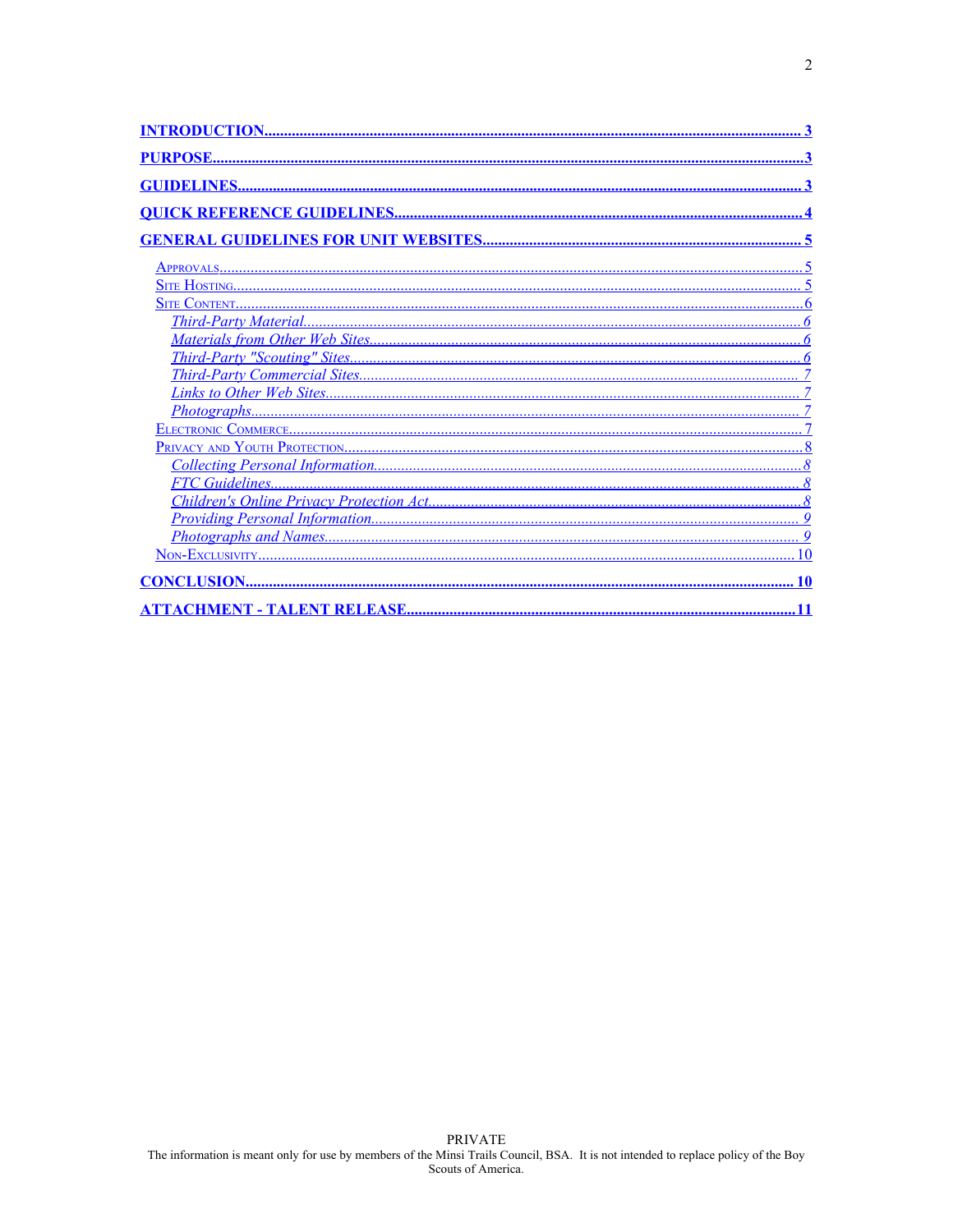# <span id="page-2-2"></span>**Introduction**

The Internet provides the opportunity for accurate and consistent information availability to its users regardless of geographic location. Organizations and corporations have taken advantage of this and have created websites that inform the public and their users about themselves, their product/service or mission. The Boy Scouts of America (BSA) is one of those organizations. Local scouting units have also recognized the advantages of a single site for members of the unit and the interested public to access information about its activities and accomplishments. Many of these sites are very creative and succeed in their mission.

 The National Council of the BSA website is www.scouting.org. As part of their responsibility to provide accurate and consistent information to the public and its members, they publish standards and guidelines for councils to follow on their sites. Councils are required to conform to these if they are to be recognized as official BSA sites. Within these are guidelines for district sites and suggestions concerning unit sites. The guidelines in this document are based on that document and BSA policies concerning youth protection and obligations to its members and chartering organizations. It is also approved by Minsi Trails Council.

## <span id="page-2-1"></span>**Purpose**

Minsi Trails Council's (MTC) website has been reviewed by National. As part of the process for effective use of the site, there is a need to establish policies concerning publication of content and links to the site. MTC has established an Internet Committee to assist in the development of the website, its content and policies of use. The baseline document will be the National Standards and Guidelines, which is used and paraphrased extensively in this document, with local Council policy being additive to meet our particular needs.

#### This document will focus on Unit websites.

Many of the units in the Council have established websites and have requested a link from the Council/District site. This can be done, but the units need to meet basic standards for that link to be implemented. MTC is required to insure that any site linked from Council site meet the standards established by National and any local standards. These are not impossible standards and are not restrictive, but are just good practices to protect the unit, the chartering organization and the BSA. They do not restrict the creative aspect of the website but rather address the issues of content, legal concerns and youth protection. Regardless of whether the unit wants to link to the Council website or not, the following guidelines can be used by any unit. This document presents the Council Guidelines.

# <span id="page-2-0"></span>**Guidelines**

MTC is the primary means of delivering the Scouting program in our area and is the main point of contact between the BSA and the volunteers. It is required, by our charter, to observe the rules and regulations of the Boy Scouts of America. The local unit is the BSA's first point of contact between the parents and the youths involved in the program. By its charter, the Chartering Organization agrees with the BSA on the above and the BSA agrees to support the organization in delivering the program. This document addresses some of the issues of communication, legal protection, privacy and youth protection. It is not meant to be all inclusive; rather it's a guide to some of the more important considerations of having a website.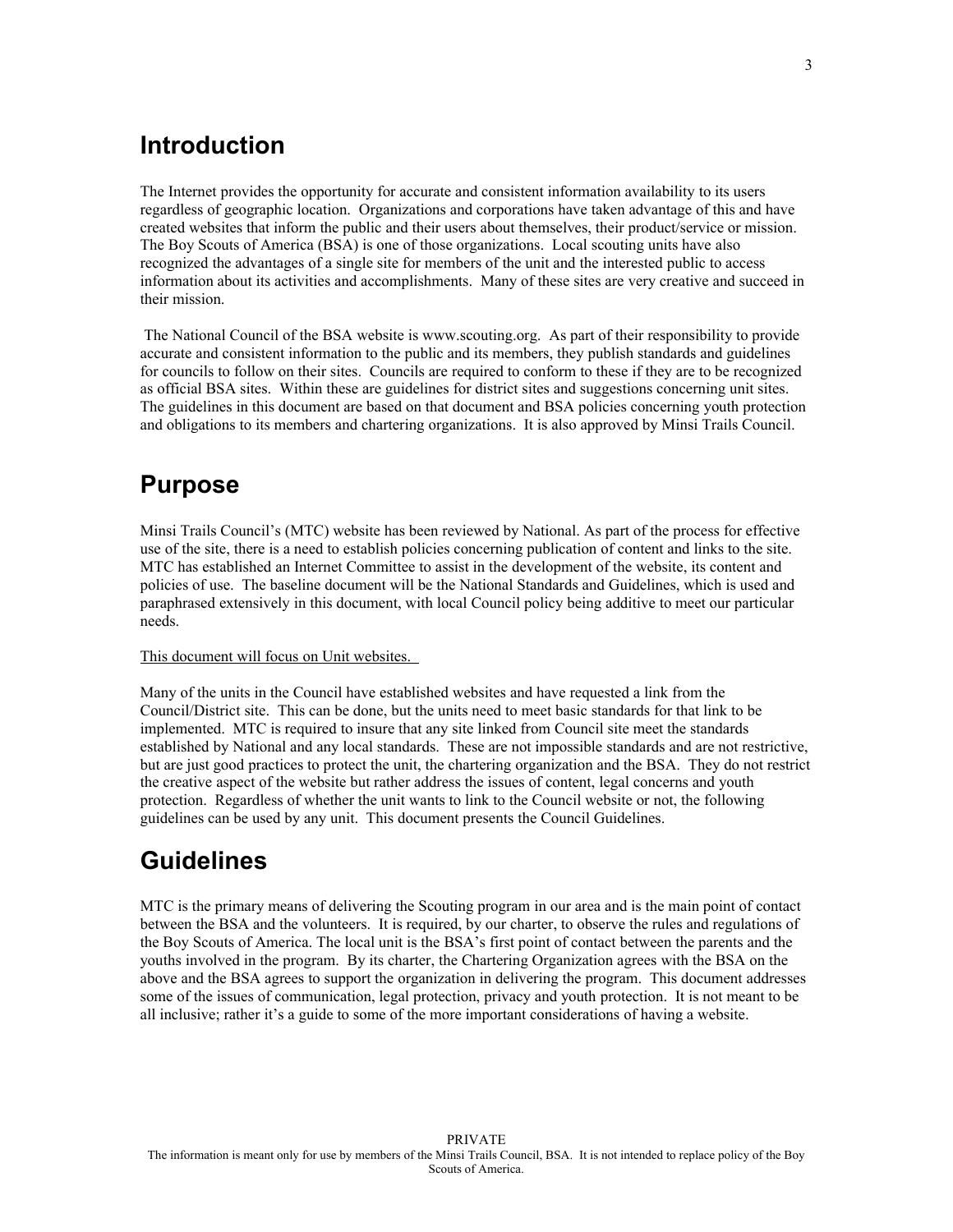In order to be linked from the Council website the following guidelines must be met:

- The website has been approved by the Chartering Organization and the unit committee.
- The unit webmaster is a registered and trained adult leader.
- The unit must have direct control over the content of its site through its webmaster. The site cannot provide "real time" chat, bulletin boards or guest books/logs, and, any information left by visitors must be reviewed by the adult webmaster prior to appearing on the website.
- The content of the site must be appropriate to Scouting.
- The site cannot contain links to any sites that contain material that is not appropriate to the Scouting movement and chartering organization ideals. If links are provided, the site must contain the appropriate disclaimer concerning linked content at the linking location.
- The site cannot contain any advertisements or commercial endorsements.
- The unit site should not engage in the electronic commerce (eg. a web store).
- The site cannot replicate any BSA publication currently for sale through the BSA Supply Division.
- Unit sites must abide by all laws regarding copyrights, trademarks, and other intellectual property, and also by those pertaining to the Internet.
- Unit sites must consider the safety and privacy of their members and participants by obtaining the necessary permissions to release information about or images of any individual.
- A copyright notice must appear on each page, and, disclaimers and privacy policies are used, if required.
- The unit site must be maintained and kept current.
- The unit webmaster, acting with the approval of the unit, must agree to the above and maintain the standards on the site.

When the unit has indicated that the guidelines are met and the unit site has been reviewed, a link will be provided from the Council site. The above may seem to be formidable, but it must be remembered that the site is the window into the unit, the chartering organization and the BSA.

The following information is provided to assist in meeting the above.

# <span id="page-3-0"></span>**Quick Reference Guidelines**

### *Content*

- Personal and or sensitive information relating to the youth members must not be part of the site content. These may include but are not limited to Names, Addresses, Phone Numbers  $\&$ Email Addresses.
- Photos must not be captioned with any personal information or names. Units may create aliases such as the use of initials to identify members.
- Photos and graphics can only be used with the creators/authors permission. Federal copyright laws apply.
- Commercial sites may not be linked directly to a unit site. Units may link to other non-profit organizations such as their chartering organization.
- Advertisements may not appear on unit sites. Units may not sell space on their site as a way to offset the cost of the site.
- BSA Youth Protection Guidelines should be considered when creating a unit site.
- Units posting sensitive information behind a password protected or secure page must be aware of the ability of others to penetrate security measures. Avoid posting sensitive/personal information at all cost.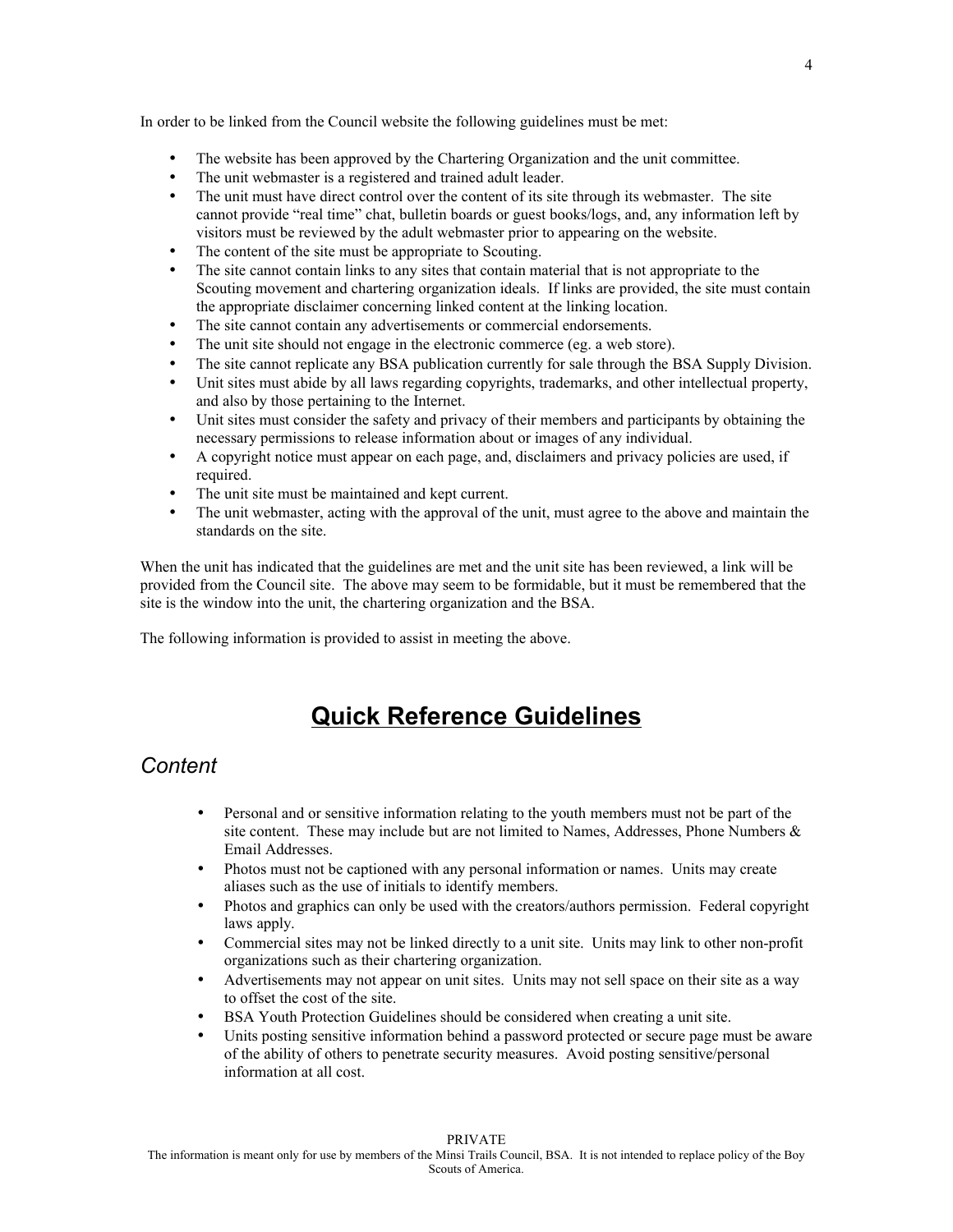## *Approvals*

- Youth members of units should not be granted access or given passwords to the site.
- Youth members should never be able to edit content and post updates without prior adult approval.
- Talent Release forms must be obtained from a member's legal guardian before photos/information relating to that member is posted on the site.

## *Content*

- Appearance of sites should be neat and clean.
- Unit Sites should reflect the general mission of the BSA.
- Material must always be scout appropriate and relevant to the unit's purpose.
- Content should updated regularly and kept current

These quick reference points are not intended to take the place of the following formal document. Please consult the document below before creating a unit site. Units must abide by the rules set forth here to be linked from [www.minsitrails.com](http://www.minsitrails.com/) For further information units should consult their District Executive or District Webmaster.

# <span id="page-4-2"></span>**General Guidelines for Unit Websites**

## <span id="page-4-1"></span>*Approvals*

Through the charter, a sponsoring organization and the BSA enter into an agreement concerning the Scouting program. The sponsoring organization recognizes the synergies between their goals and ideals and the BSA. This relationship is a topic in the training program that leaders attend. Also covered are the responsibilities of the Unit Committee as the executive organization of the Unit.

A website, which becomes a public information source on the internet, must receive the Chartering Organization's approval and that of the unit committee. The website, even if the primary intent is only for members of the unit, must be in compliance with the Charter agreement. A Unit website is not an official BSA website.

# <span id="page-4-0"></span>*Site Hosting*

Site hosting is one of the more difficult decisions of the unit's website project.

Though it is quite acceptable, under most circumstances, for units to host their sites in donated Web space (possibly from their chartering organization or a member providing the web space from their ISP), it is advisable to have a written agreement that guarantees the unit control over the content of its site. Such agreements are essential to maintaining reliable control over the unit's Web presence and in understanding each party's responsibilities.

An alternative is to use the web space provided by the ISP, if the unit has purchased its own web access.

Certain sites offer services such as statistics, hit counters, guest books, animations, and the like to other Web sites. The primary purpose of these giveaways is to advertise and plant links to the "donor" site on a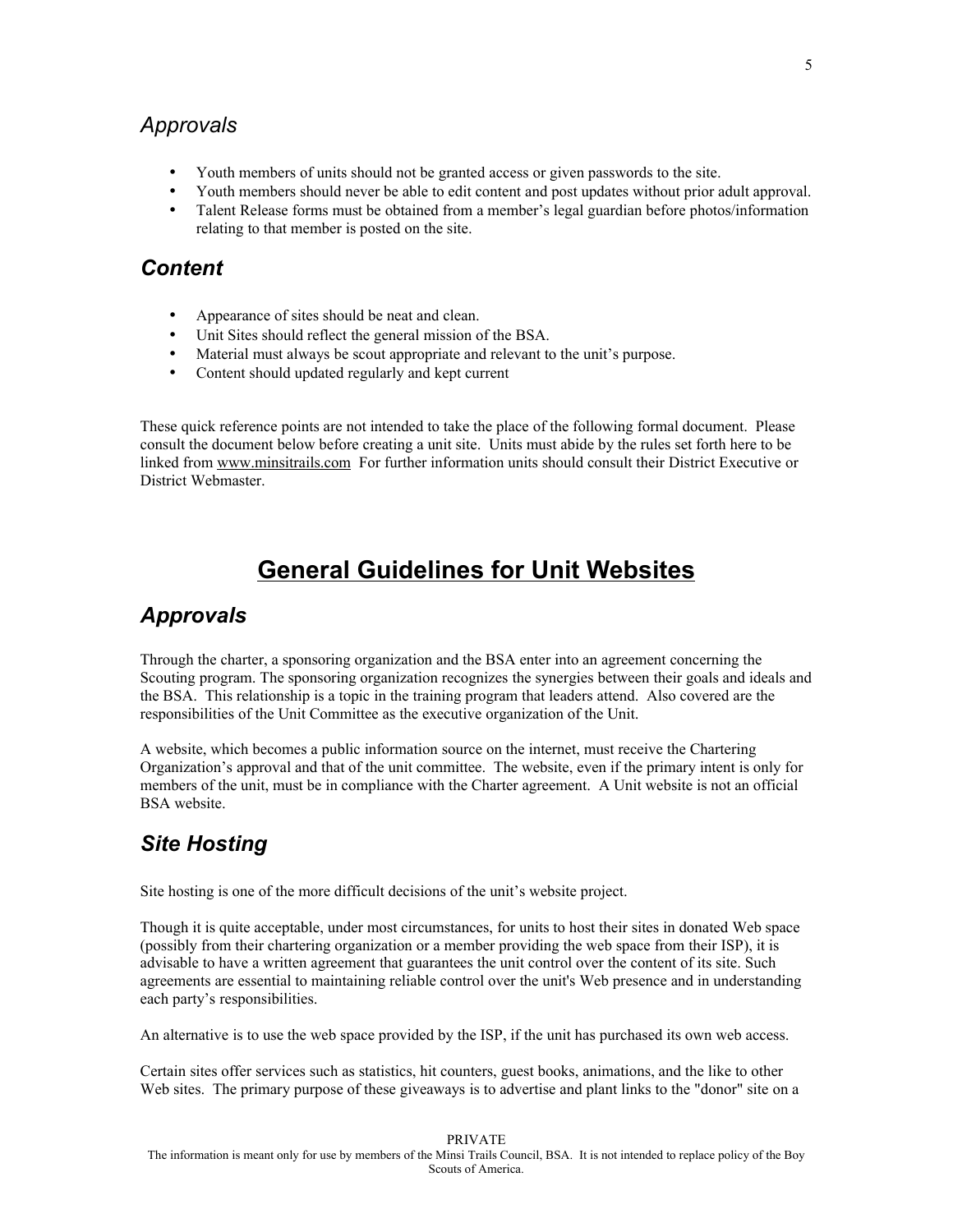wide range of Web sites in order to draw audience away from its "benefactors." These services should be avoided entirely.

Another popular type of banner on the Internet provides site owners with free promotion on other Web sites in exchange for promoting other sites on theirs. Though not strictly a commercial endorsement, these banners remain unacceptable because they provide a highly visible link from the unit site to others, and the unit does not control either the graphic that is displayed or the site to which it links - one or both may be inappropriate.

There are a number of Web sites that offer "awards" or "certification" for other sites. These awards/certifications often require the honoree to display a URL or provide a click-through link that promotes the grantor's site. In many cases, such "honors" are ploys to draw traffic to other sections of the grantor's site, with a commercial or political motive. These should be avoided.

## <span id="page-5-3"></span>*Site Content*

It is important to know the original source of all unit Web site content and to be sure the unit has permission to use it. The only content the unit owns outright is the text, photos, illustrations, design, and programming developed by the members of the unit specifically for use by the unit. Permission must be given by the owner for using all other material.

## <span id="page-5-2"></span>• **Third-Party Material**

If a unit wishes to include any content (whether text, photographs, illustrations, design, or programming), that is not developed by unit members, it is important to obtain written permission from the owner of that material. Even if the material is owned by a volunteer or donor and is provided with the understanding it will be used in the unit's site, written permission remains important.

In its simplest form, this written permission can be provided in a letter that explicitly states that the owner will permit the unit (or the Boy Scouts of America) to use the material. It is also common to indicate the duration (dates) for which the permission is granted, the medium (media) in which the reproduction may occur, and any restrictions that may apply.

#### <span id="page-5-1"></span>• **Materials from Other Web Sites**

Reusing material found on the Internet is especially dangerous. It is all too common for amateur Web publishers to take copyrighted material and reproduce it on their own Web sites and say that it is "free" or "public domain." A written agreement is prudent, regardless of any explicit disclaimer on a Web site, before using any material downloaded from the Web. It is especially important to obtain permission in advance for materials used on the Internet. Unlike newsletters, which are distributed only to members, the Internet is available to the public, and it is inevitable that the owner will discover your use of their material on your Web site. Many sites provide "free" templates, graphics, animations, etc. for personal use – the unit web site is not personal use. Even if the "offer" extends to non-profit organizations, most, if not all, require a link back to their site. These "offers" should be avoided, and in many instances, that link is a requirement of their fair use and/or copyright and eliminating the link places the unit in violation.

## <span id="page-5-0"></span>• **Third-Party "Scouting" Sites**

There are numerous Scouting-oriented sites on the Internet that are not maintained or authorized by the BSA. These sites provide a wealth of general-interest information on topics of interest to members and program participants (camping, games, songs and skits, crafts, etc.). Some of these sites also provide information such as program helps, advice for leaders, requirements, procedures,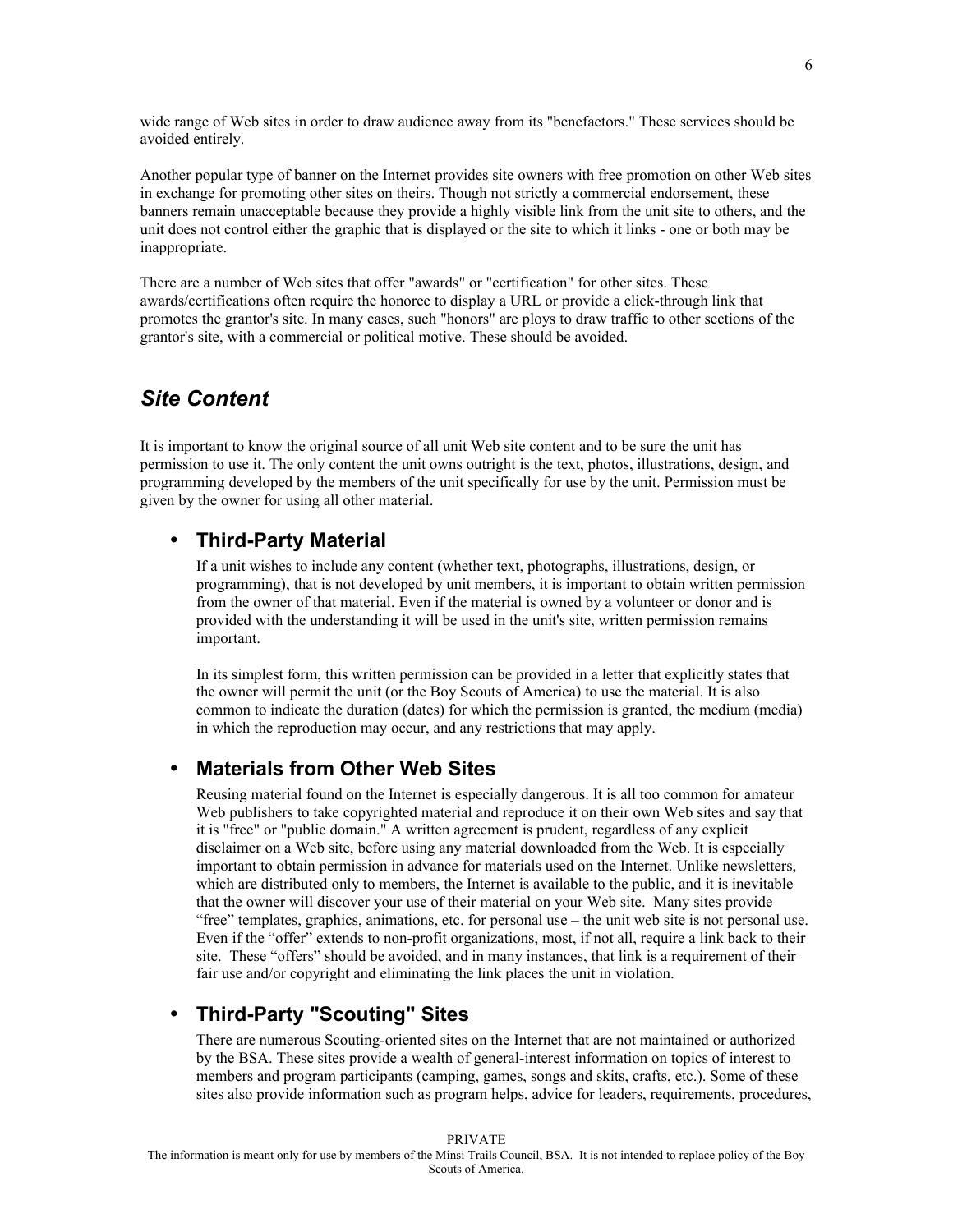forms, publications, ceremonies, and other resources that would seem to be of an official nature, but which are not authorized by the BSA. In some cases, this information is misleading or incorrect, and could cause conflict with members who refer to unofficial sources the unit "endorsed." Worse, these sites may suggest activities that are unacceptable or unsafe by BSA standards, causing potential liabilities for a unit and chartering organization that "authorized" (by linking to) the site for use by its members. Disclaimers indicating the sites are informational and not official BSA sites should be used.

#### <span id="page-6-3"></span>• **Third-Party Commercial Sites**

While many commercial sites provide valuable information of a non-commercial nature, units should be careful when linking to these sites to avoid the impression that the unit is endorsing commercial products or services. Annotation often makes the difference, as in this example: A link to xyzboots.com (the XYZ Boot Company's home page) appears to be a commercial endorsement. If you added the sentence "The XYZ Boot Company provides excellent advice for avoiding hiking injuries," and then linked directly to the page about avoiding hiking injuries, you clarify that the unit is referring to the information the company is providing rather than the product it is selling.

#### <span id="page-6-2"></span>• **Links to Other Web Sites**

In general, units should be cautious about linking to other Web sites. A user may follow a link from the unit's site to another, which links to another and another ... and the chain of links may lead to a site that contains unacceptable content.

Though experienced users recognize the ownership of Web pages, inexperienced ones may feel the unit is culpable for content they are exposed to after clicking links that lead them several sites removed from the unit's site.

The safest course of action would be not to link at all. At the very least, units should review any site to which they link to ensure its content is appropriate to the Scouting movement, and should be prepared to delete links in a timely manner in the event the content of these sites changes.

Another significant implication about links is that a link to a third-party site implies an endorsement. It will be assumed that the unit endorses the content for use by its audience, which is primarily composed of its membership, adults and youth. For this reason, units should be especially cautious in providing links.

#### <span id="page-6-1"></span>• **Photographs**

For photographs taken by unit personnel or by photographers hired by the unit, a "talent release" should be obtained for every person shown in the photos. Attached to this document is a talent release form similar to that used by the National Council. This particular release obtains permission for the Boy Scouts of America (the National Council, any local council, district, or unit) to use the image in any medium. You may use it as is by typing it onto your unit or other letterhead, or customize it to obtain rights for your unit only or for only certain media if you wish. It is especially important to obtain this release, with the signature of a guardian, for youth.

While obtaining the permission of the owner (photographer) of an image or obtaining talent releases for photographs taken by the unit is adequate to satisfy ownership issues, it is also prudent to obtain the permission of the subject(s) specifically to use their likeness on the Internet. See "Photographs and Names" under "Privacy and Youth Protection" for more detailed information.

## <span id="page-6-0"></span>*Electronic Commerce*

PRIVATE The information is meant only for use by members of the Minsi Trails Council, BSA. It is not intended to replace policy of the Boy Scouts of America.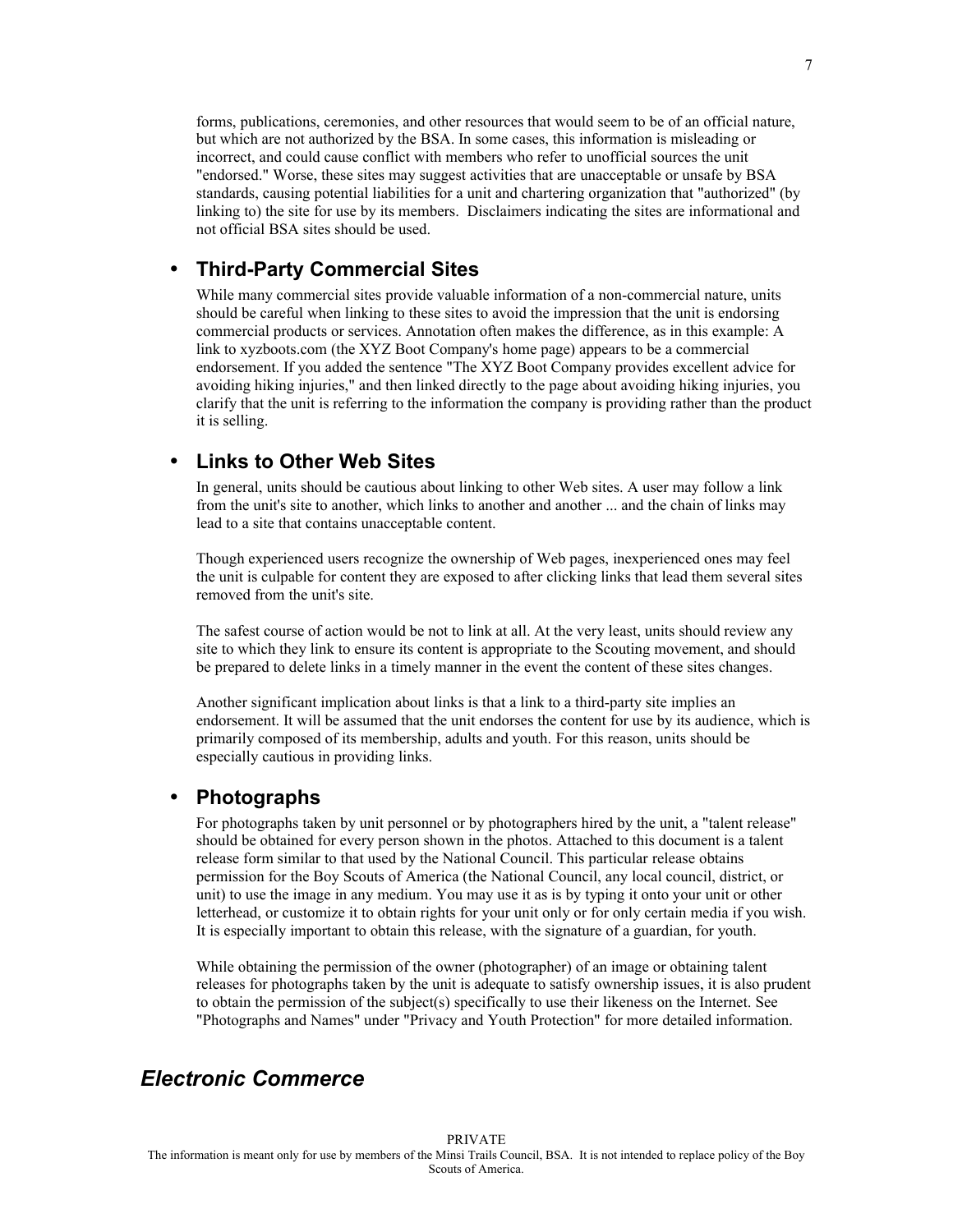Units are prohibited from engaging in the sale of BSA Supply Division merchandise or competing products via the Internet. Any form of electronic commerce is highly discouraged from a unit's web site.

## <span id="page-7-3"></span>*Privacy and Youth Protection*

The Internet is perceived as a threat by some individuals, and they are vehemently opposed to having their images or personal information available to others. This perception is not unjustifiable, as demonstrated by periodic media coverage of predators who exploit the Internet to select, locate, and contact their victims.

#### <span id="page-7-2"></span>• **Collecting Personal Information**

Privacy is a delicate issue on the Internet, and many people are reluctant to use sites or interfaces that require them to provide personal information such as their name, address, telephone number, e-mail address, etc. We recommend that units avoid using the Internet to gather this information. The unit can provide an email contact to a user to request information or leave comments or suggestions.

Units may create email aliases that forward messages directly to members without displaying the user's actual email address, if the web host allows. For more information on this please contact your District Webmaster.

It is especially important to treat contact information carefully: contact information should be used only for the purpose for which it was provided. It is unethical and in some cases illegal to use this data for any solicitation or communication outside the context in which it was provided. The issue is particularly serious regarding contact information for children under 13.

#### <span id="page-7-1"></span>• **FTC Guidelines**

If there is a need to collect information from visitors, the site must have a posted Privacy Policy. The Federal Trade Commission recommends that charities and companies that collect personal information from online visitors use the following set of four standards—known as "fair information practices"—in creating privacy policies to post on their Web sites:

- Notification. Visitors to the Web site should be notified as to what personal information is being gathered, how that information is used by the organization, and with what third parties, if any, the organization will share it.
- Choice. Visitors should be provided with a means by which to contact the organization or take other actions to ensure that their personal information is not shared, if they so choose.
- Security. Users of the site should be notified of the means by which the organization protects personal information, including protection from any misuse, alteration, or access by unauthorized users. Organizations should strive to ensure that the same level of privacy protection is extended by any third parties with whom they share individuals' personal information.
- Access. Web site users should have reasonable access to any personal information about themselves that the organization holds, as well as a means of correcting or amending the information if it is inaccurate

#### <span id="page-7-0"></span>• **Children's Online Privacy Protection Act**

Contact information for youth participants should never be provided on the Internet. If the unit wishes to maintain contact information for youth participants, it is strongly recommended that these lists are kept entirely off-line.

Concerning e-mail addresses in particular, units should be aware that there are computer programs that crawl the Internet compiling lists of e-mail addresses that appear on Web pages. These lists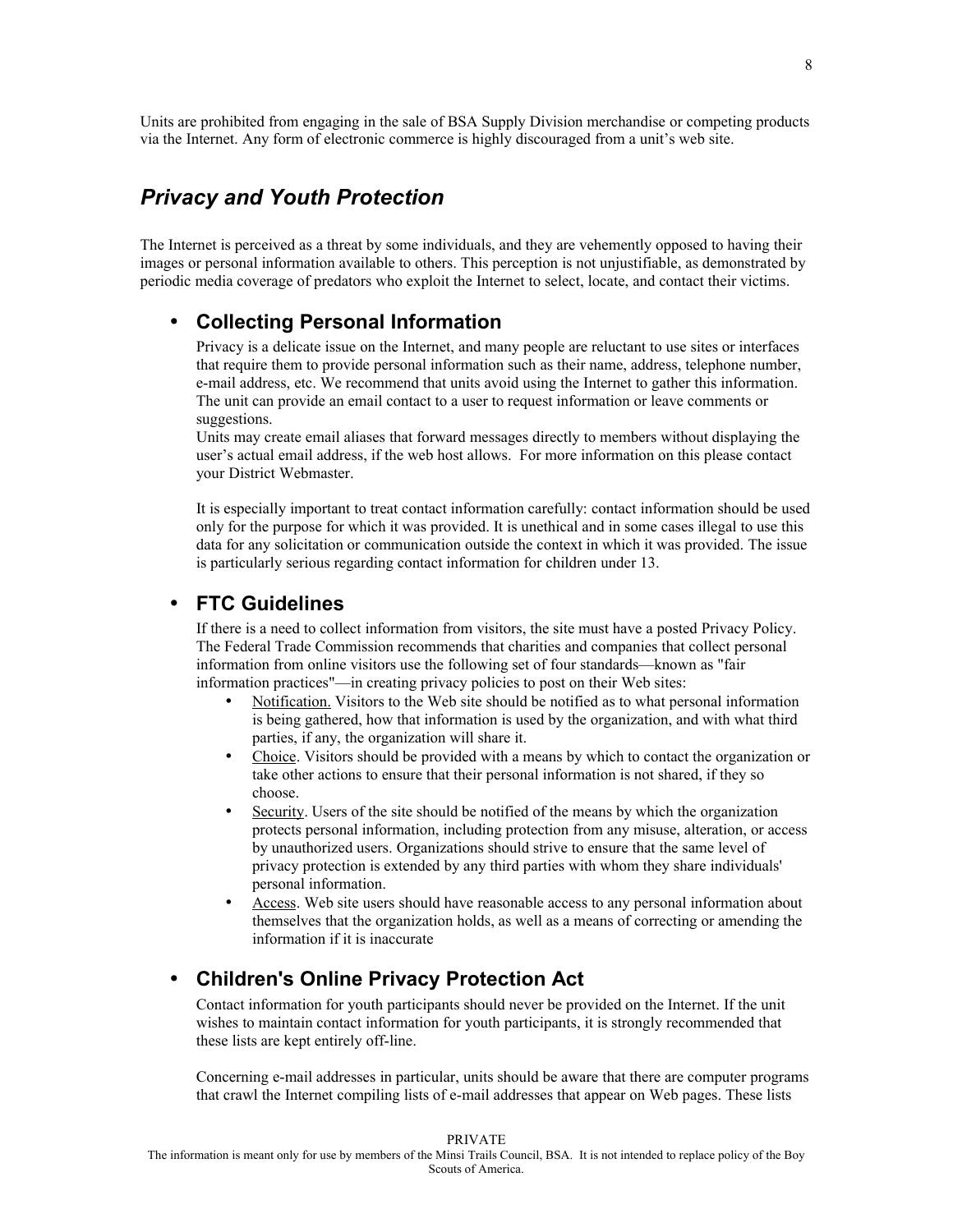are often sold to e-mail marketers who regularly send unsolicited advertisements, primarily for pornography and pyramid schemes. It is recommended that units that wish to provide e-mail contact information utilize techniques to prevent or minimize this unfortunate side effect (such as "escaping" characters or using CGI scripts that maintain the actual addresses in a safe location).

While the Children's Online Privacy Protection Act (COPPA) applies to commercial Web sites, it provides sound guidance for any Web site that is intended for use by children under 13. Therefore, if your Web site collects any personally identifiable information from or about children, you should review and consider complying with this legislation. The full text of COPPA can be found online at:

<http://www.ftc.gov/ogc/coppa1.htm>.

Information on how to comply with the act is available at the FTC's "Kidz Privacy" Web site at:

<http://www.ftc.gov/bcp/conline/pubs/buspubs/coppa.htm>

#### <span id="page-8-1"></span>• **Providing Personal Information**

Contact information should only be published for a reason—specifically, whether there is a valid need for the members and/or the public to contact a given individual because of that person's role in the unit.

Contact information for adult volunteers should be treated with caution, as it is likely this information will be personal in nature (home addresses, residential telephone numbers, and private e-mail accounts). If this information is made available on the Web site, it would be preferable to provide it in a password-protected area of the Web site to which the general public has no access. Exceptions may be made for those volunteers whom it would be necessary for third parties to contact in order to obtain information about the unit or to provide information to the unit.

It is strongly recommended that this information be published only after obtaining written authorization, and that these individuals should know that they can (and how to) request the prompt removal of their information at any time.

#### <span id="page-8-0"></span>• **Photographs and Names**

A unit should obtain permission before publishing any photographs of individuals either alone or in a group on the Internet.

Because of privacy laws that could be implicated if a child's photograph is published on the Internet without his parents' permission, ownership of the image alone does not carry with it the right to publish it. Therefore, the unit should obtain permission from any person who is the subject of a photograph before displaying their image or likeness on the Internet.

When using photographs of members, especially youth, it is also important to consider their safety and privacy when choosing captions or ancillary text. Some units have established policies that no names will be associated with photographs at all, whereas others have a "first name only" policy for youth under a certain age, but allow the full names of adult leaders and older Scouts to be published.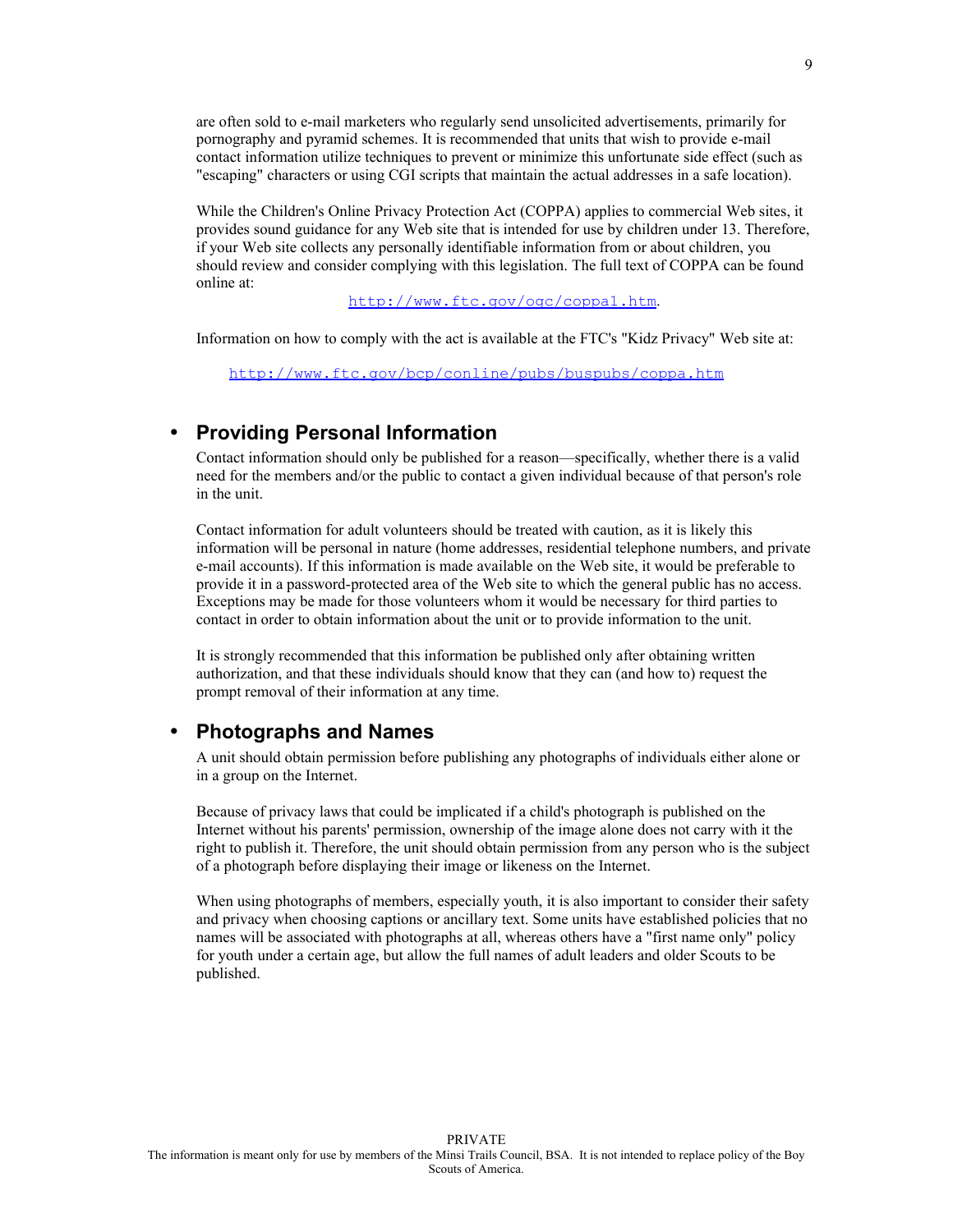## <span id="page-9-1"></span>*Non-Exclusivity*

Though the Internet is a popular medium, and though its popularity continues to increase at an astounding rate, it's important to remember that it is not yet a universal medium. While the unit's Web presence may support traditional channels of distributing information, it should not replace them, and should be treated as a secondary (rather than preferred or exclusive) channel of communication with members and volunteers.

# <span id="page-9-0"></span>**Conclusion**

This document is a working document and, as such, is not static. As the need arises or as National Policy changes, it will be reflected in these Guidelines. Suggestions or comments concerning these guidelines should be directed to the Technology Committee for consideration.